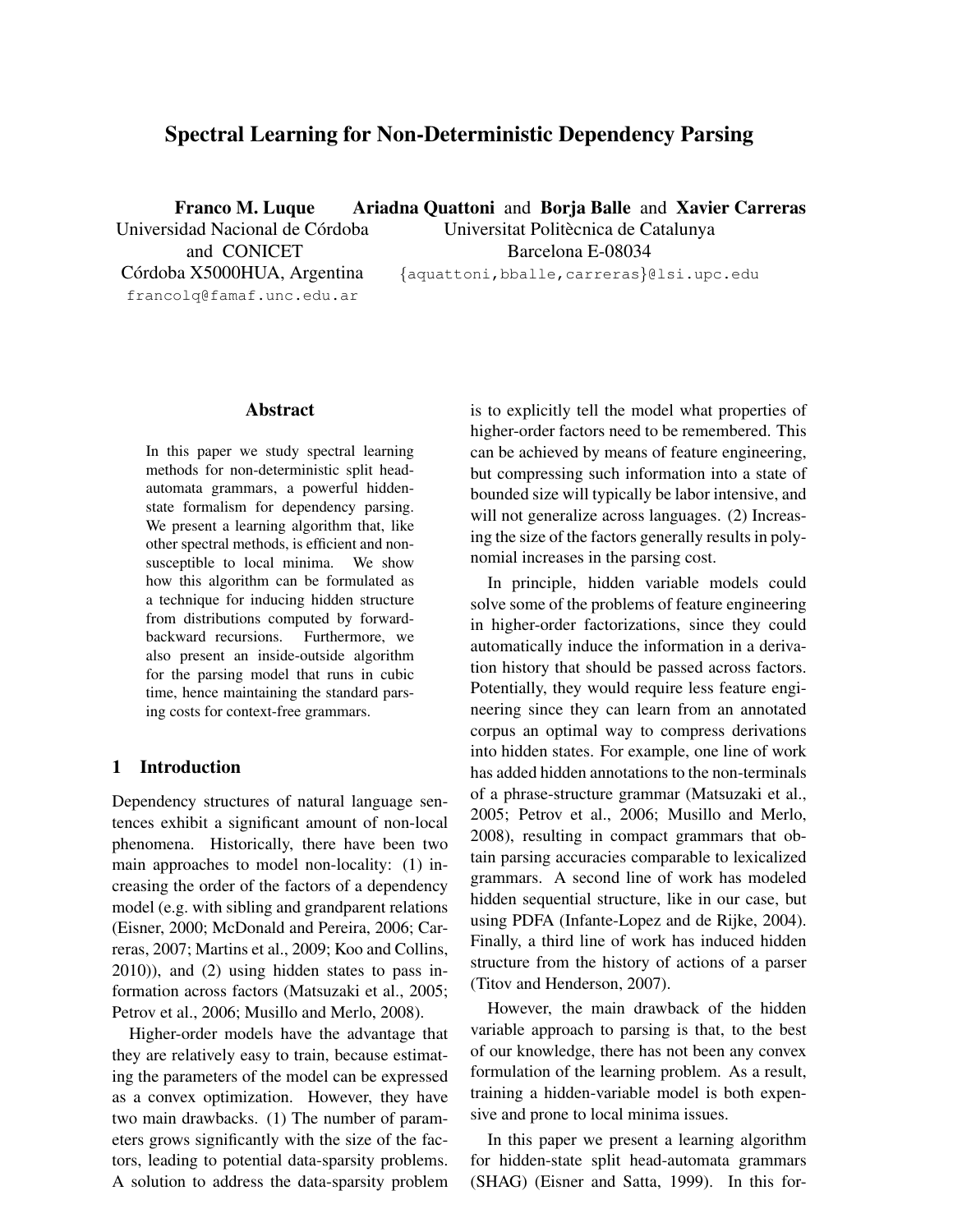malism, head-modifier sequences are generated by a collection of finite-state automata. In our case, the underlying machines are probabilistic non-deterministic finite state automata (PNFA), which we parameterize using the *operator model* representation. This representation allows the use of simple spectral algorithms for estimating the model parameters from data (Hsu et al., 2009; Bailly, 2011; Balle et al., 2012). In all previous work, the algorithms used to induce hidden structure require running repeated inference on training data—e.g. Expectation-Maximization (Dempster et al., 1977), or split-merge algorithms. In contrast, spectral methods are simple and very efficient —parameter estimation is reduced to computing some data statistics, performing SVD, and inverting matrices.

The main contributions of this paper are:

- We present a spectral learning algorithm for inducing PNFA with applications to headautomata dependency grammars. Our formulation is based on thinking about the distribution generated by a PNFA in terms of the forward-backward recursions.
- Spectral learning algorithms in previous work only use statistics of prefixes of sequences. In contrast, our algorithm is able to learn from substring statistics.
- We derive an inside-outside algorithm for non-deterministic SHAG that runs in cubic time, keeping the costs of CFG parsing.
- In experiments we show that adding nondeterminism improves the accuracy of several baselines. When we compare our algorithm to EM we observe a reduction of two orders of magnitude in training time.

The paper is organized as follows. Next section describes the necessary background on SHAG and operator models. Section 3 introduces Operator SHAG for parsing, and presents a spectral learning algorithm. Section 4 presents a parsing algorithm. Section 5 presents experiments and analysis of results, and section 6 concludes.

## 2 Preliminaries

#### 2.1 Head-Automata Dependency Grammars

In this work we use split head-automata grammars (SHAG) (Eisner and Satta, 1999; Eisner, 2000), a context-free grammatical formalism whose derivations are projective dependency trees. We will use  $x_{i:j} = x_i x_{i+1} \cdots x_j$  to denote a sequence of symbols  $x_t$  with  $i \leq t \leq j$ . A SHAG generates sentences  $s_{0:N}$ , where symbols  $s_t \in \mathcal{X}$  with  $1 \leq t \leq N$  are regular words and  $s_0 = \star \notin \mathcal{X}$  is a special root symbol. Let  $\overline{\mathcal{X}} = \mathcal{X} \cup \{ \star \}.$  A derivation y, i.e. a dependency tree, is a collection of *head-modifier* sequences  $\langle h, d, x_{1:T} \rangle$ , where  $h \in \overline{\mathcal{X}}$  is a word,  $d \in \{LEFT, RIGHT\}$  is a direction, and  $x_{1:T}$  is a sequence of T words, where each  $x_t \in \mathcal{X}$  is a *modifier* of h in direction d. We say that h is the *head* of each  $x_t$ . Modifier sequences  $x_{1:T}$  are ordered head-outwards, i.e. among  $x_{1:T}$ ,  $x_1$  is the word closest to h in the derived sentence, and  $x_T$ is the furthest. A derivation y of a sentence  $s_{0:N}$ consists of a LEFT and a RIGHT head-modifier sequence for each  $s_t$ . As special cases, the LEFT sequence of the root symbol is always empty, while the RIGHT one consists of a single word corresponding to the head of the sentence. We denote by  $Y$  the set of all valid derivations.

Assume a derivation y contains  $\langle h, \text{LEFT}, x_{1:T} \rangle$ and  $\langle h, \text{RIGHT}, x'_{1:T'} \rangle$ . Let  $\mathcal{L}(y, h)$  be the derived sentence *headed* by h, which can be expressed as  $\mathcal{L}(y,x_T)\cdots\mathcal{L}(y,x_1)$  h  $\mathcal{L}(y,x_1')\cdots\mathcal{L}(y,x_{T'}')$ .<sup>1</sup> The language generated by a SHAG are the strings  $\mathcal{L}(y, \star)$  for any  $y \in \mathcal{Y}$ .

In this paper we use probabilistic versions of SHAG where probabilities of head-modifier sequences in a derivation are independent of each other:

$$
\mathbb{P}(y) = \prod_{\langle h, d, x_{1:T} \rangle \in y} \mathbb{P}(x_{1:T}|h, d) \quad . \tag{1}
$$

In the literature, standard *arc-factored* models further assume that

$$
\mathbb{P}(x_{1:T}|h,d) = \prod_{t=1}^{T+1} \mathbb{P}(x_t|h,d,\sigma_t) \quad , \quad (2)
$$

where  $x_{T+1}$  is always a special STOP word, and  $\sigma_t$ is the state of a deterministic automaton generating  $x_{1:T+1}$ . For example, setting  $\sigma_1$  = FIRST and  $\sigma_{t>1}$  = REST corresponds to first-order models, while setting  $\sigma_1$  = NULL and  $\sigma_{t>1} = x_{t-1}$  corresponds to sibling models (Eisner, 2000; McDonald et al., 2005; McDonald and Pereira, 2006).

<sup>&</sup>lt;sup>1</sup>Throughout the paper we assume we can distinguish the words in a derivation, irrespective of whether two words at different positions correspond to the same symbol.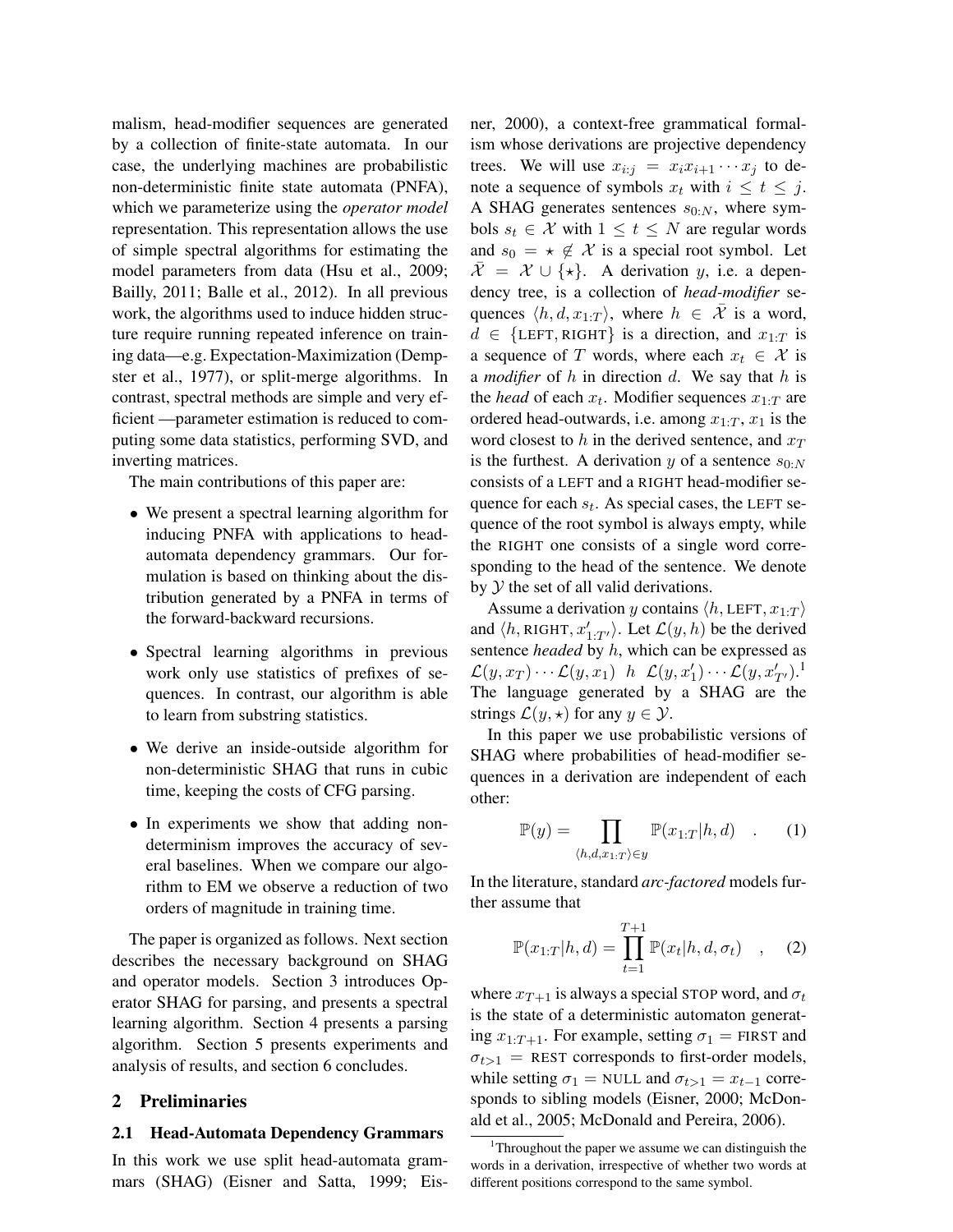#### 2.2 Operator Models

An operator model A with  $n$  states is a tuple  $\langle \alpha_1, \alpha_\infty^\top, \{A_a\}_{a \in \mathcal{X}} \rangle$ , where  $A_a \in \mathbb{R}^{n \times n}$  is an *operator* matrix and  $\alpha_1, \alpha_\infty \in \mathbb{R}^n$  are vectors. **A** computes a function  $f: \mathcal{X}^* \to \mathbb{R}$  as follows:

$$
f(x_{1:T}) = \alpha_{\infty}^{\top} A_{x_T} \cdots A_{x_1} \alpha_1 \quad . \tag{3}
$$

One intuitive way of understanding operator models is to consider the case where  $f$  computes a probability distribution over strings. Such a distribution can be described in two equivalent ways: by making some independence assumptions and providing the corresponding parameters, or by explaining the process used to compute  $f$ . This is akin to describing the distribution defined by an HMM in terms of a factorization and its corresponding transition and emission parameters, or using the inductive equations of the forward algorithm. The operator model representation takes the latter approach.

Operator models have had numerous applications. For example, they can be used as an alternative parameterization of the function computed by an HMM (Hsu et al., 2009). Consider an HMM with  $n$  hidden states and initial-state probabilities  $\pi \in \mathbb{R}^n$ , transition probabilities  $T \in \mathbb{R}^{n \times n}$ , and observation probabilities  $O_a \in \mathbb{R}^{n \times n}$  for each  $a \in \mathcal{X}$ , with the following meaning:

- $\pi(i)$  is the probability of starting at state i,
- $T(i, j)$  is the probability of transitioning from state  $i$  to state  $i$ ,
- $O_a$  is a diagonal matrix, such that  $O_a(i, i)$  is the probability of generating symbol  $\alpha$  from state *i*.

Given an HMM, an equivalent operator model can be defined by setting  $\alpha_1 = \pi$ ,  $A_a = TO_a$ and  $\alpha_{\infty} = \vec{1}$ . To see this, let us show that the forward algorithm computes the expression in equation (3). Let  $\sigma_t$  denote the state of the HMM at time t. Consider a state-distribution vector  $\alpha_t \in \mathbb{R}^n$ , where  $\alpha_t(i) = \mathbb{P}(x_{1:t-1}, \sigma_t = i)$ . Initially  $\alpha_1 = \pi$ . At each step in the chain of products (3),  $\alpha_{t+1} = A_{x_t} \alpha_t$  updates the state distribution from positions t to  $t + 1$  by applying the appropriate operator, i.e. by emitting symbol  $x_t$  and transitioning to the new state distribution. The probability of  $x_{1:T}$  is given by  $\sum_i \alpha_{T+1}(i)$ . Hence,  $A_a(i, j)$  is the probability of generating symbol  $\alpha$  and moving to state  $i$  given that we are at state  $j$ .

HMM are only one example of distributions that can be parameterized by operator models. In general, operator models can parameterize any PNFA, where the parameters of the model correspond to probabilities of emitting a symbol from a state *and* moving to the next state.

The advantage of working with operator models is that, under certain mild assumptions on the operator parameters, there exist algorithms that can estimate the operators from observable statistics of the input sequences. These algorithms are extremely efficient and are not susceptible to local minima issues. See (Hsu et al., 2009) for theoretical proofs of the learnability of HMM under the operator model representation.

In the following, we write  $x = x_{i:j} \in \mathcal{X}^*$  to denote sequences of symbols, and use  $A_{x_{i:j}}$  as a shorthand for  $A_{x_j} \cdots A_{x_i}$ . Also, for convenience we assume  $\mathcal{X} = \{1, \ldots, l\}$ , so that we can index vectors and matrices by symbols in  $X$ .

## 3 Learning Operator SHAG

We will define a SHAG using a collection of operator models to compute probabilities. Assume that for each possible head h in the vocabulary  $\mathcal X$ and each direction  $d \in \{LEFT, RIGHT\}$  we have an operator model that computes probabilities of modifier sequences as follows:

$$
\mathbb{P}(x_{1:T}|h,d) = (\alpha_{\infty}^{h,d})^{\top} A_{x_T}^{h,d} \cdots A_{x_1}^{h,d} \alpha_1^{h,d}
$$

.

Then, this collection of operator models defines an *operator SHAG* that assigns a probability to each  $y \in Y$  according to (1). To learn the model parameters, namely  $\langle \alpha_1^{h,d} \rangle$  $_{1}^{h,d},\alpha_{\infty}^{h,d},\{A_{a}^{h,d}\}_{a\in\mathcal{X}}\rangle$  for  $h \in \overline{\mathcal{X}}$  and  $d \in \{LEFT, RIGHT\}$ , we use spectral learning methods based on the works of Hsu et al. (2009), Bailly (2011) and Balle et al. (2012).

The main challenge of learning an operator model is to infer a hidden-state space from observable quantities, i.e. quantities that can be computed from the distribution of sequences that we observe. As it turns out, we cannot recover the actual hidden-state space used by the operators we wish to learn. The key insight of the spectral learning method is that we can recover a hiddenstate space that corresponds to a projection of the original hidden space. Such projected space is equivalent to the original one in the sense that we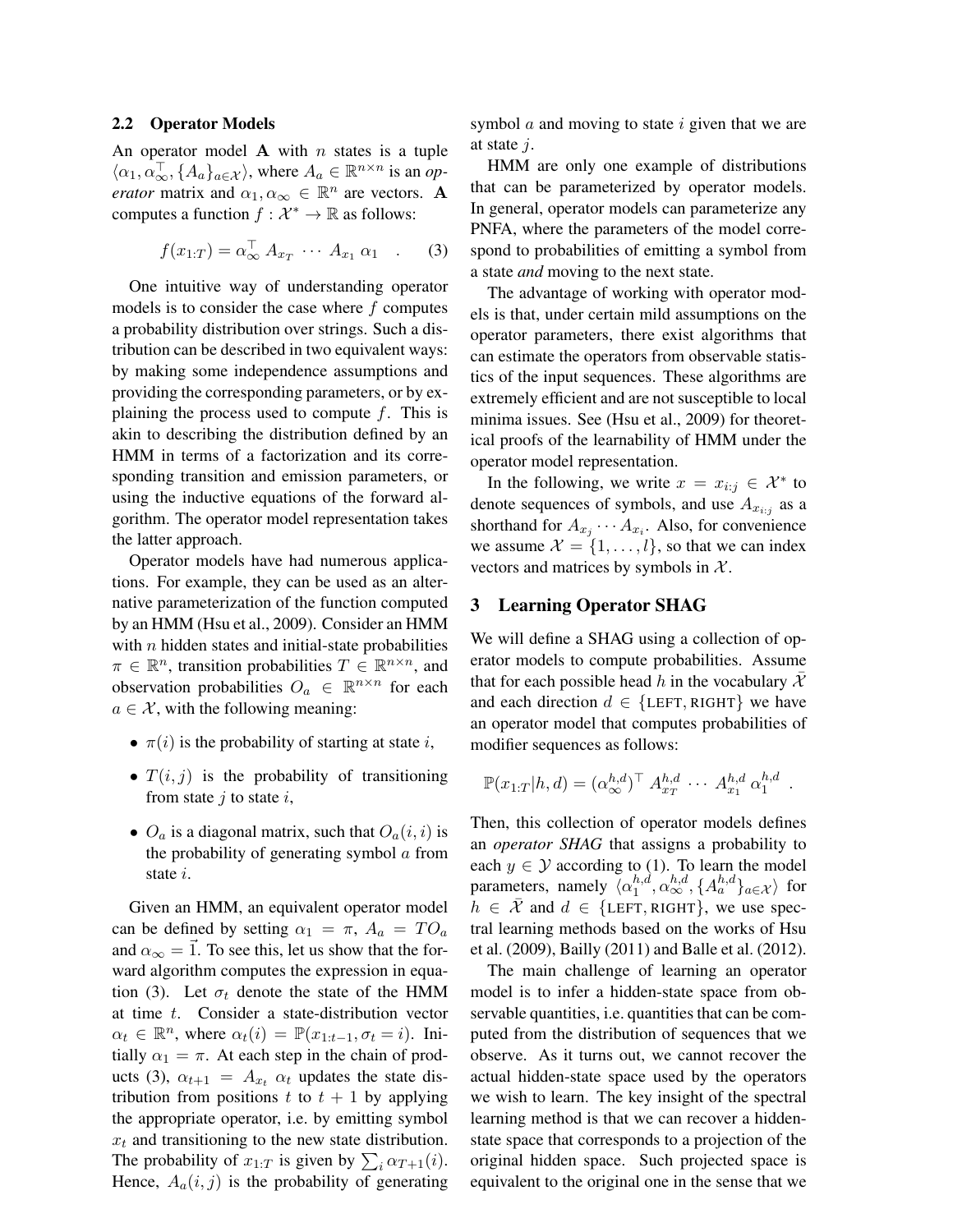can find operators in the projected space that parameterize the *same* probability distribution over sequences.

In the rest of this section we describe an algorithm for learning an operator model. We will assume a fixed head word and direction, and drop h and d from all terms. Hence, our goal is to learn the following distribution, parameterized by operators  $\alpha_1$ ,  $\{A_a\}_{a \in \mathcal{X}}$ , and  $\alpha_{\infty}$ :

$$
\mathbb{P}(x_{1:T}) = \alpha_{\infty}^{\top} A_{x_T} \cdots A_{x_1} \alpha_1 \ . \qquad (4)
$$

Our algorithm shares many features with the previous spectral algorithms of Hsu et al. (2009) and Bailly (2011), though the derivation given here is based upon the general formulation of Balle et al. (2012). The main difference is that our algorithm is able to learn operator models from *substring* statistics, while algorithms in previous works were restricted to statistics on prefixes. In principle, our algorithm should extract much more information from a sample.

#### 3.1 Preliminary Definitions

The spectral learning algorithm will use statistics estimated from samples of the target distribution. More specifically, consider the function that computes the expected number of occurrences of a substring x in a random string x' drawn from  $\mathbb{P}$ :

$$
f(x) = \mathbb{E}(x \sqsubseteq_{\sharp} x')
$$
  
= 
$$
\sum_{x' \in \mathcal{X}^*} (x \sqsubseteq_{\sharp} x') \mathbb{P}(x')
$$
  
= 
$$
\sum_{p,s \in \mathcal{X}^*} \mathbb{P}(pxs) , \qquad (5)
$$

where  $x \sqsubseteq_{\sharp} x'$  denotes the number of times x appears in  $x'$ . Here we assume that the true values of  $f(x)$  for bigrams are known, though in practice the algorithm will work with empirical estimates of these.

The information about  $f$  known by the algorithm is organized in matrix form as follows. Let  $P \in \mathbb{R}^{l \times l}$  be a matrix containing the value of  $f(x)$ for all strings of length two, i.e. bigrams.<sup>2</sup>. That is, each entry in  $P \in \mathbb{R}^{l \times l}$  contains the expected number of occurrences of a given bigram:

$$
P(b, a) = \mathbb{E}(ab \sqsubseteq_{\sharp} x) . \tag{6}
$$

Furthermore, for each  $b \in \mathcal{X}$  let  $P_b \in \mathbb{R}^{l \times l}$  denote the matrix whose entries are given by

$$
P_b(c, a) = \mathbb{E}(abc \sqsubseteq_{\sharp} x) , \qquad (7)
$$

the expected number of occurrences of trigrams. Finally, we define vectors  $p_1 \in \mathbb{R}^l$  and  $p_\infty \in \mathbb{R}^l$ as follows:  $p_1(a) = \sum_{s \in \mathcal{X}^*} \mathbb{P}(as)$ , the probability that a string begins with a particular symbol; and  $p_{\infty}(a) = \sum_{p \in \mathcal{X}^*} \mathbb{P}(pa)$ , the probability that a string ends with a particular symbol.

Now we show a particularly useful way to express the quantities defined above in terms of the operators  $\langle \alpha_1, \alpha_\infty^{\top}, \{A_\alpha\}_{\alpha \in \mathcal{X}}\rangle$  of  $\mathbb{P}$ . First, note that each entry of  $P$  can be written in this form:

$$
P(b, a) = \sum_{p, s \in \mathcal{X}^*} \mathbb{P}(pabs)
$$
(8)  
= 
$$
\sum_{p, s \in \mathcal{X}^*} \alpha_{\infty}^{\top} A_s A_b A_a A_p \alpha_1
$$
  
= 
$$
(\alpha_{\infty}^{\top} \sum_{s \in \mathcal{X}^*} A_s) A_b A_a (\sum_{p \in \mathcal{X}^*} A_p \alpha_1).
$$

It is not hard to see that, since  $\mathbb P$  is a probability distribution over  $\mathcal{X}^*$ , actually  $\alpha_{\infty}^{\top} \sum_{s \in \mathcal{X}^*} A_s =$  $\vec{1}^{\top}$ . T. Furthermore, since  $\sum_{p \in \mathcal{X}^*} A_p =$  $\sum_{k\geq 0} (\sum_{a\in\mathcal{X}} A_a)^k$  =  $(I - \sum_{a\in\mathcal{X}} A_a)^{-1},$ we write  $\tilde{\alpha}_1 = (I - \sum_{a \in \mathcal{X}} A_a)^{-1} \alpha_1$ . From (8) it is natural to define a *forward* matrix  $F \in \mathbb{R}^{n \times l}$ whose *a*th column contains the sum of all hiddenstate vectors obtained after generating all prefixes ended in a:

$$
F(:,a) = A_a \sum_{p \in \mathcal{X}^*} A_p \alpha_1 = A_a \tilde{\alpha}_1 \quad . \quad (9)
$$

Conversely, we also define a *backward* matrix  $B \in \mathbb{R}^{l \times n}$  whose ath row contains the probability of generating a from any possible state:

$$
B(a,:)=\alpha_{\infty}^{\top}\sum_{s\in\mathcal{X}^*}A_sA_a=\vec{1}^{\top}A_a.
$$
 (10)

By plugging the forward and backward matrices into (8) one obtains the factorization  $P =$ BF. With similar arguments it is easy to see that one also has  $P_b = BA_bF$ ,  $p_1 = B\alpha_1$ , and  $p_{\infty}^{\top} = \alpha_{\infty}^{\top} F$ . Hence, if  $B$  and  $F$  were known, one could in principle invert these expressions in order to recover the operators of the model from empirical estimations computed from a sample. In the next section we show that in fact one does not need to know  $B$  and  $F$  to learn an operator model for  $\mathbb{P}$ , but rather that having a "good" factorization of  $P$  is enough.

<sup>&</sup>lt;sup>2</sup>In fact, while we restrict ourselves to strings of length two, an analogous algorithm can be derived that considers longer strings to define P. See (Balle et al., 2012) for details.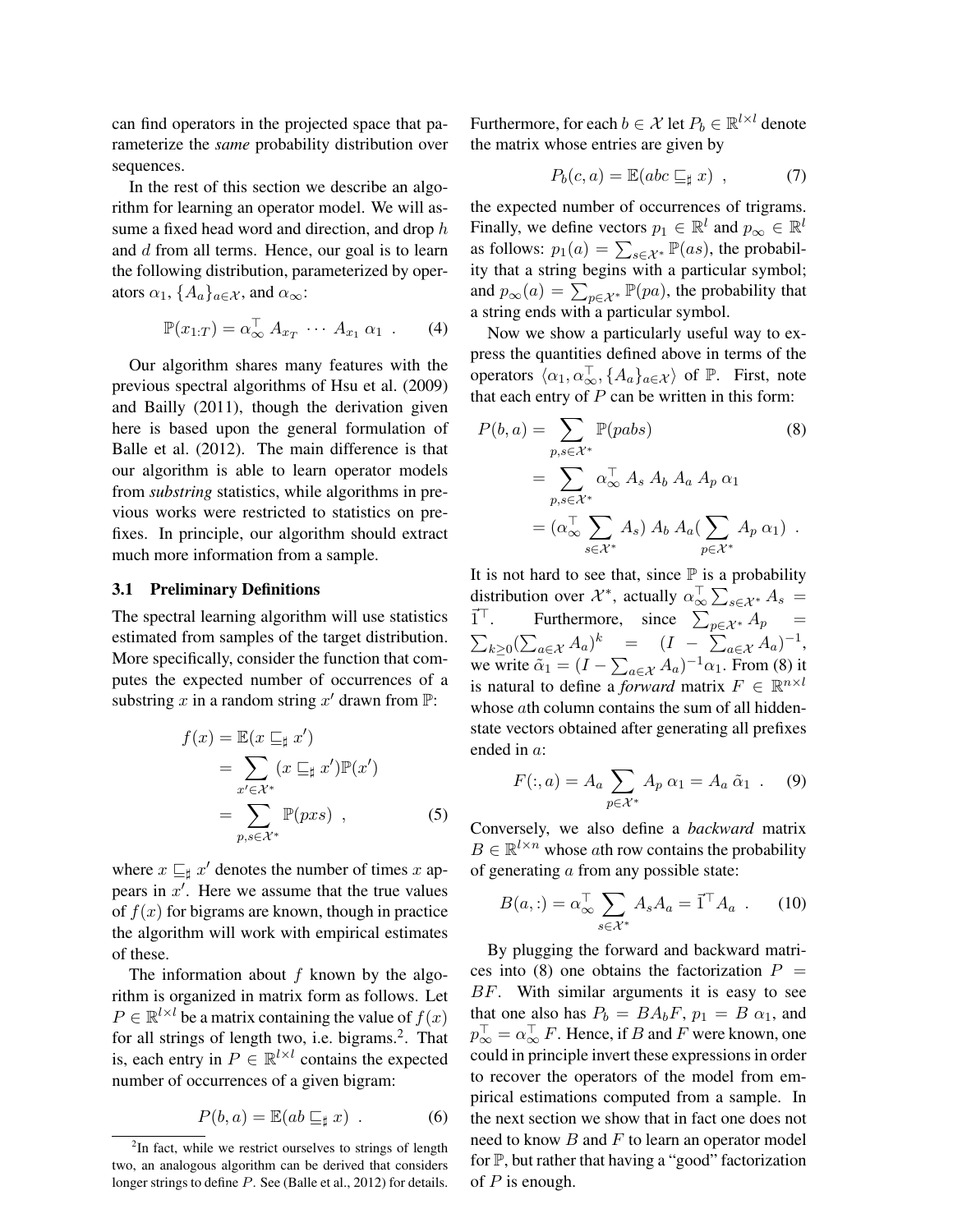#### 3.2 Inducing a Hidden-State Space

We have shown that an operator model A computing  $\mathbb P$  induces a factorization of the matrix  $P$ , namely  $P = BF$ . More generally, it turns out that when the rank of  $P$  equals the minimal number of states of an operator model that computes  $\mathbb{P}$ , then one can prove a duality relation between operators and factorizations of P. In particular, one can show that, for any rank factorization  $P = QR$ , the operators given by  $\bar{\alpha}_1 = Q^+ p_1$ ,  $\bar{\alpha}_{\infty}^{\perp} = p_{\infty}^{\perp} R^+$ , and  $\overline{A}_a = Q^+ P_a R^+$ , yield an operator model for P. A key fact in proving this result is that the function  $\mathbb P$  is invariant to the basis chosen to represent operator matrices. See (Balle et al., 2012) for further details.

Thus, we can recover an operator model for  $\mathbb P$ from any rank factorization of  $P$ , provided a rank assumption on P holds (which hereafter we assume to be the case). Since we only have access to an approximation of  $P$ , it seems reasonable to choose a factorization which is robust to estimation errors. A natural such choice is the thin SVD decomposition of  $P$  (i.e. using top n singular vectors), given by:  $P = U(\Sigma V^{\top}) = U(U^{\top} P)$ . Intuitively, we can think of U and  $U^{\top}P$  as projected backward and forward matrices. Now that we have a factorization of  $P$  we can construct an operator model for  $\mathbb P$  as follows:  $3$ 

$$
\bar{\alpha}_1 = U^\top p_1 \quad , \tag{11}
$$

$$
\bar{\alpha}_{\infty}^{\top} = p_{\infty}^{\top} (U^{\top} P)^{+} \quad , \tag{12}
$$

$$
\bar{A}_a = U^\top P_a (U^\top P)^+ \tag{13}
$$

Algorithm 1 presents pseudo-code for an algorithm learning operators of a SHAG from training head-modifier sequences using this spectral method. Note that each operator model in the

$$
\begin{aligned}\n\bar{\alpha}_1 &= U^{\top} B \alpha_1 = M^{-1} \alpha_1 , \\
\bar{\alpha}_{\infty}^{\top} &= \alpha_{\infty}^{\top} F(U^{\top} B F)^{+} = \alpha_{\infty}^{\top} M , \\
\bar{A}_a &= U^{\top} B A_a F(U^{\top} B F)^{+} = M^{-1} A_a M .\n\end{aligned}
$$

Finally:

$$
\mathbb{P}(x_{1:T}) = \alpha_{\infty}^{\top} A_{x_T} \cdots A_{x_1} \alpha_1
$$
  
=  $\alpha_{\infty}^{\top} M M^{-1} A_{x_T} M \cdots M^{-1} A_{x_1} M M^{-1} \alpha_1$   
=  $\bar{\alpha}_{\infty}^{\top} \bar{A}_{x_T} \cdots \bar{A}_{x_1} \bar{\alpha}_1$ 

### Algorithm 1 Learn Operator SHAG

inputs:

- An alphabet  $\mathcal X$
- A training set TRAIN =  $\{\langle h^i, d^i, x_{1:T}^i \rangle\}_{i=1}^M$
- The number of hidden states  $n$
- 1: for each  $h \in \overline{\mathcal{X}}$  and  $d \in \{\text{LEFT}, \text{RIGHT}\}\$  do
- 2: Compute an empirical estimate from TRAIN of statistics matrices  $\hat{p}_1$ ,  $\hat{p}_\infty$ ,  $\hat{P}$ , and  $\{\hat{P}_a\}_{a \in \mathcal{X}}$
- 3: Compute the SVD of  $\widehat{P}$  and let  $\widehat{U}$  be the matrix of top n left singular vectors of  $P$
- 4: Compute the observable operators for  $h$  and  $d$ : 5:  $\hat{\alpha}_1^{h,d} = \hat{U}^\top \hat{p}_1$

6:  $(\widehat{\alpha}_{\infty}^{h,d})^{\top} = \widehat{p}_{\infty}^{\top} (\widehat{U}^{\top} \widehat{P})^+$ 7:  $\widehat{A}_a^{h,d} = \widehat{U}^\top \widehat{P}_a (\widehat{U}^\top \widehat{P})^+ \text{ for each } a \in \mathcal{X}$ 

8: end for

9: **return** Operators  $\langle \hat{\alpha}_1^{h,d}, \hat{\alpha}_{\infty}^{h,d}, \hat{A}_a^{h,d} \rangle$ for each  $h \in \overline{\mathcal{X}}, d \in \{\text{LEFT}, \text{RIGHT}\}, a \in \mathcal{X}$ 

SHAG is learned separately. The running time of the algorithm is dominated by two computations. First, a pass over the training sequences to compute statistics over unigrams, bigrams and trigrams. Second, SVD and matrix operations for computing the operators, which run in time cubic in the number of symbols l. However, note that when dealing with sparse matrices many of these operations can be performed more efficiently.

#### 4 Parsing Algorithms

Given a sentence  $s_{0:N}$  we would like to find its most likely derivation,  $\hat{y}$  =  $\argmax_{y \in \mathcal{Y}(s_0, N)} \mathbb{P}(y)$ . This problem, known as MAP inference, is known to be intractable for hidden-state structure prediction models, as it involves finding the most likely tree structure while summing out over hidden states. We use a common approximation to MAP based on first computing posterior marginals of tree edges (i.e. dependencies) and then maximizing over the tree structure (see (Park and Darwiche, 2004) for complexity of general MAP inference and approximations). For parsing, this strategy is sometimes known as MBR decoding; previous work has shown that empirically it gives good performance (Goodman, 1996; Clark and Curran, 2004; Titov and Henderson, 2006; Petrov and Klein, 2007). In our case, we use the non-deterministic SHAG to compute posterior marginals of dependencies. We first explain the general strategy of MBR decoding, and then present an algorithm to compute marginals.

 $3$ To see that equations (11-13) define a model for  $\mathbb{P}$ , one must first see that the matrix  $M = F(\Sigma V^{\top})^+$  is invertible with inverse  $M^{-1} = U^{\top}B$ . Using this and recalling that  $p_1 = B\alpha_1$ ,  $P_a = BA_aF$ ,  $p_{\infty}^{\top} = \alpha_{\infty}^{\top}F$ , one obtains that: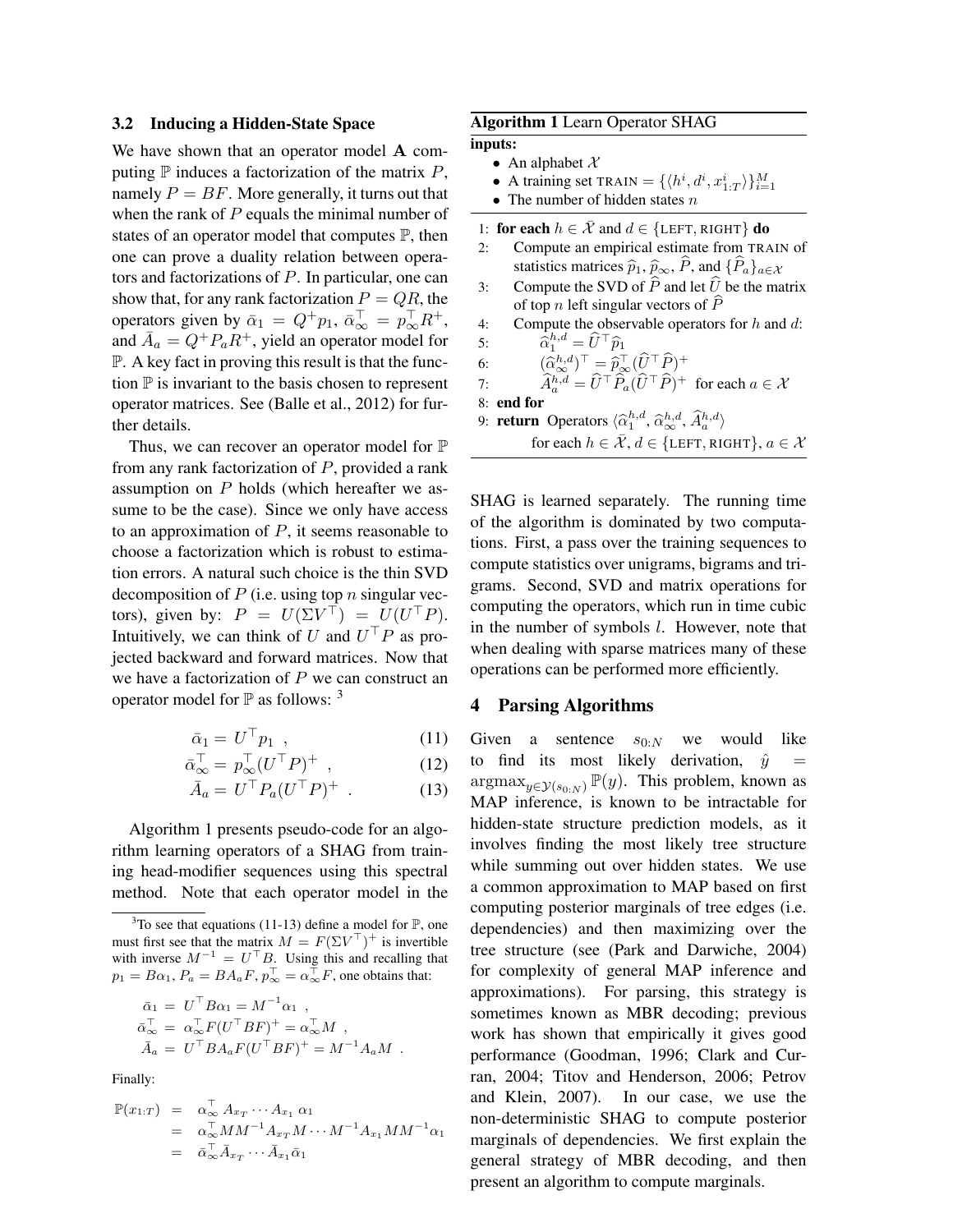Let  $(s_i, s_j)$  denote a dependency between head word  $i$  and modifier word  $j$ . The posterior or *marginal probability* of a dependency  $(s_i, s_j)$ given a sentence  $s_{0:N}$  is defined as

$$
\mu_{i,j} = \mathbb{P}((s_i, s_j) | s_{0:N}) = \sum_{y \in \mathcal{Y}(s_{0:N})} \mathbb{P}(y) .
$$

To compute marginals, the sum over derivations can be decomposed into a product of inside and outside quantities (Baker, 1979). Below we describe an inside-outside algorithm for our grammars. Given a sentence  $s_{0:N}$  and marginal scores  $\mu_{i,j}$ , we compute the parse tree for  $s_{0:N}$  as

$$
\hat{y} = \underset{y \in \mathcal{Y}(s_0, N)}{\operatorname{argmax}} \sum_{(s_i, s_j) \in y} \log \mu_{i,j} \tag{14}
$$

using the standard projective parsing algorithm for arc-factored models (Eisner, 2000). Overall we use a two-pass parsing process, first to compute marginals and then to compute the best tree.

#### 4.1 An Inside-Outside Algorithm

In this section we sketch an algorithm to compute marginal probabilities of dependencies. Our algorithm is an adaptation of the parsing algorithm for SHAG by Eisner and Satta (1999) to the case of non-deterministic head-automata, and has a runtime cost of  $O(n^2N^3)$ , where n is the number of states of the model, and  $N$  is the length of the input sentence. Hence the algorithm maintains the standard cubic cost on the sentence length, while the quadratic cost on  $n$  is inherent to the computations defined by our model in Eq. (3). The main insight behind our extension is that, because the computations of our model involve state-distribution vectors, we need to extend the standard inside/outside quantities to be in the form of such state-distribution quantities.<sup>4</sup>

Throughout this section we assume a fixed sentence  $s_{0:N}$ . Let  $\mathcal{Y}(x_{i:j})$  be the set of derivations that yield a subsequence  $x_{i:j}$ . For a derivation y, we use  $root(y)$  to indicate the root word of it, and use  $(x_i, x_j) \in y$  to refer a dependency in y from head  $x_i$  to modifier  $x_j$ . Following Eisner and Satta (1999), we use decoding structures related to complete half-constituents (or "triangles", denoted C) and incomplete half-constituents (or "trapezoids", denoted I), each decorated with a direction (denoted L and R). We assume familiarity with their algorithm.

We define  $\theta_{i,j}^{I,R} \in \mathbb{R}^n$  as the inside score-vector of a right trapezoid dominated by dependency  $(s_i, s_j),$ 

$$
\theta_{i,j}^{\mathrm{I,R}} = \sum_{\substack{y \in \mathcal{Y}(s_{i:j}) \; : \; (s_i, s_j) \in y, \\ y = \{ \langle s_i, \mathbf{R}, x_{1:t} \rangle \} \; \cup \; y', \; x_t = s_j}} \mathbb{P}(y') \alpha^{s_i, \mathrm{R}}(x_{1:t}) \; . \tag{15}
$$

The term  $\mathbb{P}(y')$  is the probability of head-modifier sequences in the range  $s_{i:j}$  that do not involve  $s_i$ . The term  $\alpha^{s_i, R}(x_{1:t})$  is a *forward* statedistribution vector —the qth coordinate of the vector is the probability that  $s_i$  generates right modifiers  $x_{1:t}$  and remains at state q. Similarly, we define  $\phi_{i,j}^{\text{I,R}} \in \mathbb{R}^n$  as the outside score-vector of a right trapezoid, as

$$
\phi_{i,j}^{l,R} = \sum_{\substack{y \in \mathcal{Y}(s_{0:i}s_{j:n}) \; : \; \text{root}(y) = s_0, \\ y = \{\langle s_i, \mathbf{R}, x_{t:T} \rangle\} \cup y', \; x_t = s_j}} \mathbb{P}(y') \beta^{s_i, \mathbf{R}}(x_{t+1:T}) \quad , \quad (16)
$$

where  $\beta^{s_i, R}(x_{t+1:T}) \in \mathbb{R}^n$  is a *backward* statedistribution vector —the qth coordinate is the probability of being at state  $q$  of the right automaton of  $s_i$  and generating  $x_{t+1:T}$ . Analogous inside-outside expressions can be defined for the rest of structures (left/right triangles and trapezoids). With these quantities, we can compute marginals as

$$
\mu_{i,j} = \begin{cases} (\phi_{i,j}^{\text{I,R}})^{\top} \ \theta_{i,j}^{\text{I,R}} \ Z^{-1} & \text{if } i < j \\ (\phi_{i,j}^{\text{I,L}})^{\top} \ \theta_{i,j}^{\text{I,L}} \ Z^{-1} & \text{if } j < i \end{cases} \tag{17}
$$

where  $Z = \sum_{y \in \mathcal{Y}(s_0, N)} \mathbb{P}(y) = (\alpha_{\infty}^{*, R})^{\top} \theta_{0, N}^{C, R}$ .

Finally, we sketch the equations for computing inside scores in  $O(N^3)$  time. The outside equations can be derived analogously (see (Paskin, 2001)). For  $0 \le i < j \le N$ :

$$
\theta_{i,i}^{\mathcal{C},\mathcal{R}} = \alpha_1^{s_i,\mathcal{R}} \tag{18}
$$

$$
\theta_{i,j}^{\text{C,R}} = \sum_{k=i+1}^{j} \theta_{i,k}^{\text{I,R}} \left( (\alpha_{\infty}^{s_k, \text{R}})^{\top} \theta_{k,j}^{\text{C,R}} \right) \tag{19}
$$

$$
\theta_{i,j}^{\mathrm{I,R}} = \sum_{k=i}^{j} A_{s_j}^{s_i,\mathrm{R}} \theta_{i,k}^{\mathrm{C,R}} \left( (\alpha_{\infty}^{s_j,\mathrm{L}})^{\top} \theta_{k+1,j}^{\mathrm{C,L}} \right) (20)
$$

<sup>&</sup>lt;sup>4</sup>Technically, when working with the projected operators the state-distribution vectors will not be distributions in the formal sense. However, they correspond to a projection of a state distribution, for some projection that we do not recover from data (namely  $M^{-1}$  in footnote 3). This projection has no effect on the computations because it cancels out.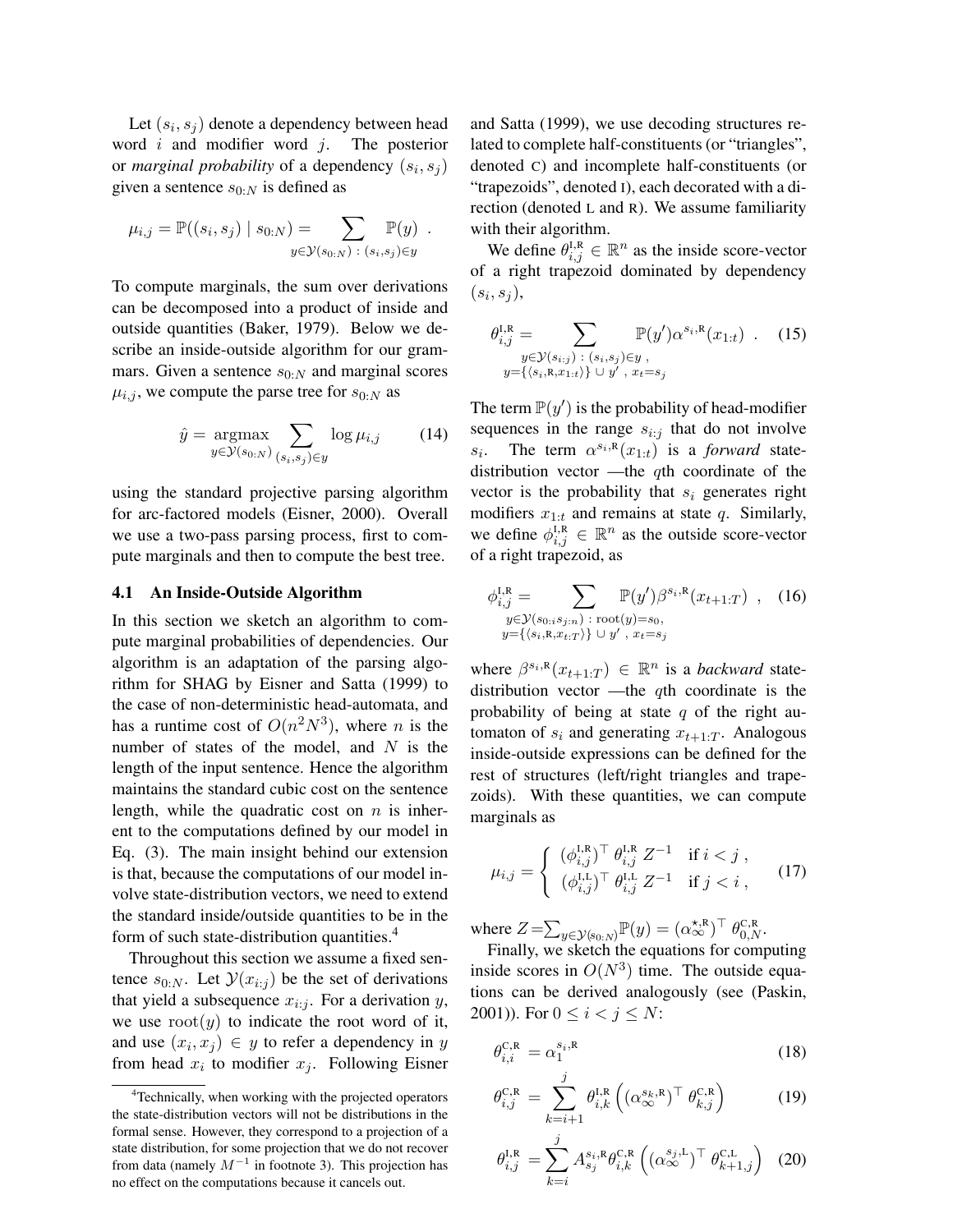## 5 Experiments

The goal of our experiments is to show that incorporating hidden states in a SHAG using operator models can consistently improve parsing accuracy. A second goal is to compare the spectral learning algorithm to EM, a standard learning method that also induces hidden states.

The first set of experiments involve fully unlexicalized models, i.e. parsing part-of-speech tag sequences. While this setting falls behind the stateof-the-art, it is nonetheless valid to analyze empirically the effect of incorporating hidden states via operator models, which results in large improvements. In a second set of experiments, we combine the unlexicalized hidden-state models with simple lexicalized models. Finally, we present some analysis of the automaton learned by the spectral algorithm to see the information that is captured in the hidden state space.

# 5.1 Fully Unlexicalized Grammars

We trained fully unlexicalized dependency grammars from dependency treebanks, that is,  $\mathcal{X}$  are PoS tags and we parse PoS tag sequences. In all cases, our modifier sequences include special START and STOP symbols at the boundaries. <sup>5 6</sup> We compare the following SHAG models:

- DET: a baseline deterministic grammar with a single state.
- DET+F: a deterministic grammar with two states, one emitting the first modifier of a sequence, and another emitting the rest (see (Eisner and Smith, 2010) for a similar deterministic baseline).
- SPECTRAL: a non-deterministic grammar with  $n$  hidden states trained with the spectral algorithm.  $n$  is a parameter of the model.
- EM: a non-deterministic grammar with  $n$ states trained with EM. Here, we estimate operators  $\langle \hat{\alpha}_1, \hat{\alpha}_\infty, \hat{A}_a^{h,d} \rangle$  using forward-<br>heckward for the E stap. To initialize we backward for the E step. To initialize, we mimicked an HMM initialization: (1) we set  $\hat{\alpha}_1$  and  $\hat{\alpha}_{\infty}$  randomly; (2) we created a random transition matrix  $T \in \mathbb{R}^{n \times n}$ ; (3) we



Figure 1: Accuracy curve on English development set for fully unlexicalized models.

created a diagonal matrix  $O_a^{h,d} \in \mathbb{R}^{n \times n}$ , where  $O_a^{h,d}(i,i)$  is the probability of generating symbol  $a$  from  $h$  and  $d$  (estimated from training); (4) we set  $\widehat{A}_a^{h,d} = TO_a^{h,d}$ .

We trained SHAG models using the standard WSJ sections of the English Penn Treebank (Marcus et al., 1994). Figure 1 shows the Unlabeled Attachment Score (UAS) curve on the development set, in terms of the number of hidden states for the spectral and EM models. We can see that DET+F largely outperforms  $DET^7$ , while the hidden-state models obtain much larger improvements. For the EM model, we show the accuracy curve after 5, 10, 25 and 100 iterations.<sup>8</sup>

In terms of peak accuracies, EM gives a slightly better result than the spectral method (80.51% for EM with 15 states versus 79.75% for the spectral method with 9 states). However, the spectral algorithm is much faster to train. With our Matlab implementation, it took about 30 seconds, while *each iteration* of EM took from 2 to 3 minutes, depending on the number of states. To give a concrete example, to reach an accuracy close to 80%, there is a factor of 150 between the training times of the spectral method and EM (where we compare the peak performance of the spectral method versus EM at 25 iterations with 13 states).

<sup>&</sup>lt;sup>5</sup>Even though the operators  $\alpha_1$  and  $\alpha_\infty$  of a PNFA account for start and stop probabilities, in preliminary experiments we found that having explicit START and STOP symbols results in more accurate models.

 $6$ Note that, for parsing, the operators for the START and STOP symbols can be packed into  $\alpha_1$  and  $\alpha_\infty$  respectively. One just defines  $\alpha'_1 = A_{\text{START}} \alpha_1$  and  $\alpha'^\top_{\infty} = \alpha^{\top}_{\infty} A_{\text{STOP}}$ .

 $7$ For parsing with deterministic SHAG we employ MBR inference, even though Viterbi inference can be performed exactly. In experiments on development data DET improved from 62.65% using Viterbi to 68.52% using MBR, and DET+F improved from 72.72% to 74.80%.

<sup>&</sup>lt;sup>8</sup>We ran EM 10 times under different initial conditions and selected the run that gave the best absolute accuracy after 100 iterations. We did not observe significant differences between the runs.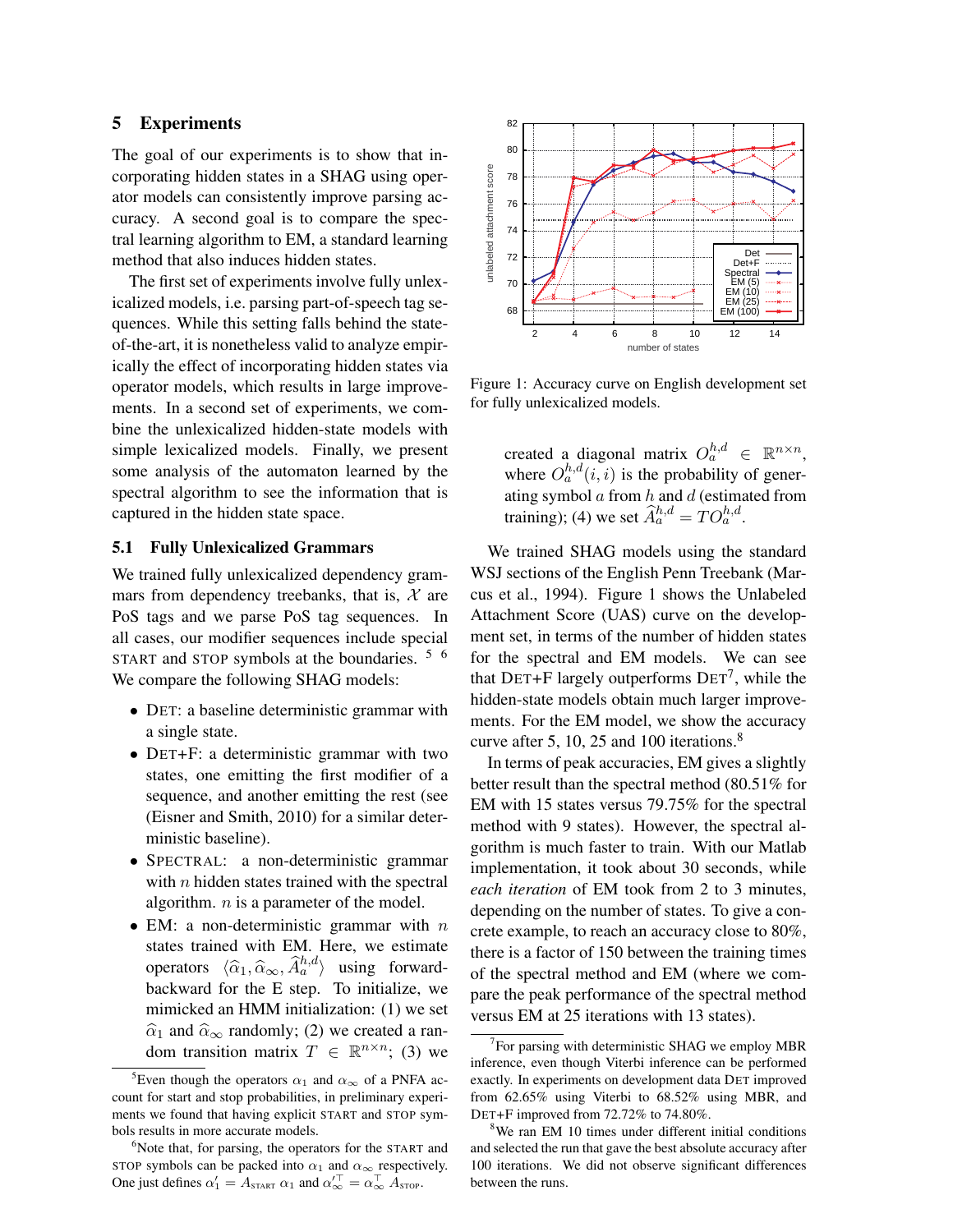|         | Det        | $DFT + F$ | $\perp$ SPECTRAL | ЕM     |
|---------|------------|-----------|------------------|--------|
| $WSJ +$ | $+69.45\%$ | 75.91%    | 80.44%           | 81.68% |

Table 1: Unlabeled Attachment Score of fully unlexicalized models on the WSJ test set.

Table 1 shows results on WSJ test data, selecting the models that obtain peak performances in development. We observe the same behavior: hidden-states largely improve over deterministic baselines, and EM obtains a slight improvement over the spectral algorithm. Comparing to previous work on parsing WSJ PoS sequences, Eisner and Smith (2010) obtained an accuracy of 75.6% using a deterministic SHAG that uses information about dependency lengths. However, they used Viterbi inference, which we found to perform worse than MBR inference (see footnote 7).

# 5.2 Experiments with Lexicalized Grammars

We now turn to combining lexicalized deterministic grammars with the unlexicalized grammars obtained in the previous experiment using the spectral algorithm. The goal behind this experiment is to show that the information captured in hidden states is complimentary to head-modifier lexical preferences.

In this case  $X$  consists of lexical items, and we assume access to the PoS tag of each lexical item. We will denote as  $t_a$  and  $w_a$  the PoS tag and word of a symbol  $a \in \overline{\mathcal{X}}$ . We will estimate conditional distributions  $\mathbb{P}(a | h, d, \sigma)$ , where  $a \in \mathcal{X}$ is a modifier,  $h \in \overline{X}$  is a head, d is a direction, and  $\sigma$  is a deterministic state. Following Collins (1999), we use three configurations of deterministic states:

- LEX: a single state.
- LEX+F: two distinct states for first modifier and rest of modifiers.
- LEX+FCP: four distinct states, encoding: first modifier, previous modifier was a coordination, previous modifier was punctuation, and previous modifier was some other word.

To estimate  $P$  we use a back-off strategy:

$$
\mathbb{P}(a|h,d,\sigma)=\mathbb{P}_A(t_a|h,d,\sigma)\mathbb{P}_B(w_a|t_a,h,d,\delta)
$$

To estimate  $\mathbb{P}_A$  we use two back-off levels, the fine level conditions on  $\{w_h, d, \sigma\}$  and the



Figure 2: Accuracy curve on English development set for lexicalized models.

coarse level conditions on  $\{t_h, d, \sigma\}$ . For  $\mathbb{P}_B$  we use three levels, which from fine to coarse are  $\{t_a, w_h, d, \sigma\}$ ,  $\{t_a, t_h, d, \sigma\}$  and  $\{t_a\}$ . We follow Collins (1999) to estimate  $\mathbb{P}_A$  and  $\mathbb{P}_B$  from a treebank using a back-off strategy.

We use a simple approach to combine lexical models with the unlexical hidden-state models we obtained in the previous experiment. Namely, we use a log-linear model that computes scores for head-modifier sequences as

$$
s(\langle h, d, x_{1:T} \rangle) = \log \mathbb{P}_{sp}(x_{1:T}|h, d)
$$
  
+ 
$$
\log \mathbb{P}_{det}(x_{1:T}|h, d)
$$
 (21)

where  $\mathbb{P}_{\text{sp}}$  and  $\mathbb{P}_{\text{det}}$  are respectively spectral and deterministic probabilistic models. We tested combinations of each deterministic model with the spectral unlexicalized model using different number of states. Figure 2 shows the accuracies of single deterministic models, together with combinations using different number of states. In all cases, the combinations largely improve over the purely deterministic lexical counterparts, suggesting that the information encoded in hidden states is complementary to lexical preferences.

#### 5.3 Results Analysis

We conclude the experiments by analyzing the state space learned by the spectral algorithm. Consider the space  $\mathbb{R}^n$  where the forward-state vectors lie. Generating a modifier sequence corresponds to a path through the  $n$ -dimensional state space. We clustered sets of forward-state vectors in order to create a DFA that we can use to visualize the phenomena captured by the state space.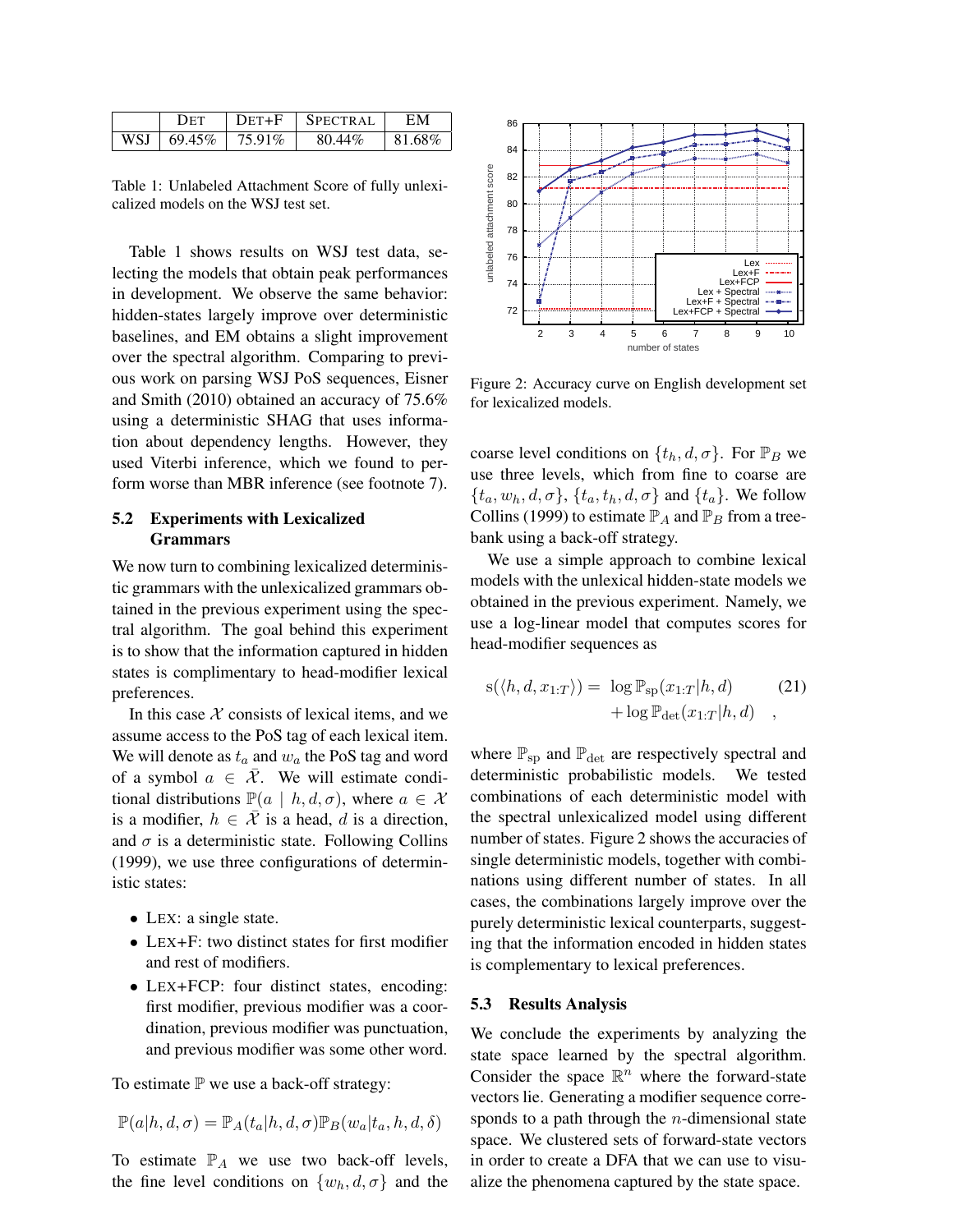

Figure 3: DFA approximation for the generation of NN left modifier sequences.

To build a DFA, we computed the forward vectors corresponding to frequent prefixes of modifier sequences of the development set. Then, we clustered these vectors using a Group Average Agglomerative algorithm using the cosine similarity measure (Manning et al., 2008). This similarity measure is appropriate because it compares the angle between vectors, and is not affected by their magnitude (the magnitude of forward vectors decreases with the number of modifiers generated). Each cluster  $i$  defines a state in the DFA, and we say that a sequence  $x_{1:t}$  is in state i if its corresponding forward vector at time  $t$  is in cluster i. Then, transitions in the DFA are defined using a procedure that looks at how sequences traverse the states. If a sequence  $x_{1:t}$  is at state i at time  $t - 1$ , and goes to state j at time t, then we define a transition from state i to state j with label  $x_t$ . This procedure may require merging states to give a consistent DFA, because different sequences may define different transitions for the same states and modifiers. After doing a merge, new merges may be required, so the procedure must be repeated until a DFA is obtained.

For this analysis, we took the spectral model with 9 states, and built DFA from the nondeterministic automata corresponding to heads and directions where we saw largest improvements in accuracy with respect to the baselines.

A DFA for the automaton (NN, LEFT) is shown in Figure 3. The vectors were originally divided in ten clusters, but the DFA construction required two state mergings, leading to a eight state automaton. The state named I is the initial state. Clearly, we can see that there are special states for punctuation (state 9) and coordination (states 1 and 5). States 0 and 2 are harder to interpret. To understand them better, we computed an estimation of the probabilities of the transitions, by counting the number of times each of them is used. We found that our estimation of generating STOP from state 0 is 0.67, and from state 2 it is 0.15. Interestingly, state 2 can transition to state 0 generating prp\$, POS or DT, that are usual endings of modifier sequences for nouns (recall that modifiers are generated head-outwards, so for a left automaton the final modifier is the left-most modifier in the sentence).

### 6 Conclusion

Our main contribution is a basic tool for inducing sequential hidden structure in dependency grammars. Most of the recent work in dependency parsing has explored explicit feature engineering. In part, this may be attributed to the high cost of using tools such as EM to induce representations. Our experiments have shown that adding hiddenstructure improves parsing accuracy, and that our spectral algorithm is highly scalable.

Our methods may be used to enrich the representational power of more sophisticated dependency models. For example, future work should consider enhancing lexicalized dependency grammars with hidden states that summarize lexical dependencies. Another line for future research should extend the learning algorithm to be able to capture vertical hidden relations in the dependency tree, in addition to sequential relations.

Acknowledgements We are grateful to Gabriele Musillo and the anonymous reviewers for providing us with helpful comments. This work was supported by a Google Research Award and by the European Commission (PASCAL2 NoE FP7-216886, XLike STREP FP7-288342). Borja Balle was supported by an FPU fellowship (AP2008-02064) of the Spanish Ministry of Education. The Spanish Ministry of Science and Innovation supported Ariadna Quattoni (JCI-2009- 04240) and Xavier Carreras (RYC-2008-02223 and "KNOW2" TIN2009-14715-C04-04).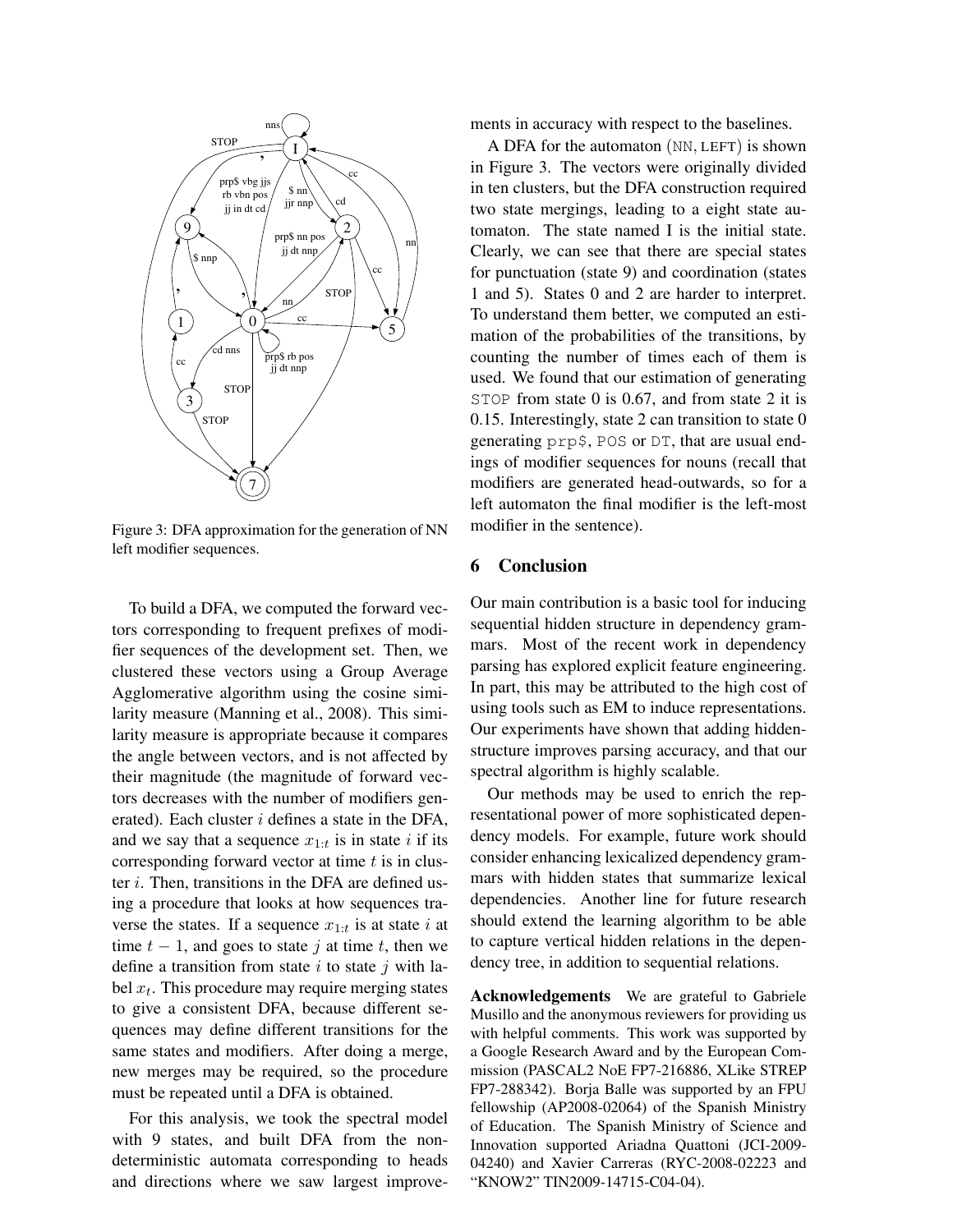## References

- Raphael Bailly. 2011. Quadratic weighted automata: Spectral algorithm and likelihood maximization. *JMLR Workshop and Conference Proceedings – ACML*.
- James K. Baker. 1979. Trainable grammars for speech recognition. In D. H. Klatt and J. J. Wolf, editors, *Speech Communication Papers for the 97th Meeting of the Acoustical Society of America*, pages 547– 550.
- Borja Balle, Ariadna Quattoni, and Xavier Carreras. 2012. Local loss optimization in operator models: A new insight into spectral learning. Technical Report LSI-12-5-R, Departament de Llenguatges i Sistemes Informàtics (LSI), Universitat Politècnica de Catalunya (UPC).
- Xavier Carreras. 2007. Experiments with a higherorder projective dependency parser. In *Proceedings of the CoNLL Shared Task Session of EMNLP-CoNLL 2007*, pages 957–961, Prague, Czech Republic, June. Association for Computational Linguistics.
- Stephen Clark and James R. Curran. 2004. Parsing the wsj using ccg and log-linear models. In *Proceedings of the 42nd Meeting of the Association for Computational Linguistics (ACL'04), Main Volume*, pages 103–110, Barcelona, Spain, July.
- Michael Collins. 1999. *Head-Driven Statistical Models for Natural Language Parsing*. Ph.D. thesis, University of Pennsylvania.
- Arthur P. Dempster, Nan M. Laird, and Donald B. Rubin. 1977. Maximum likelihood from incomplete data via the em algorithm. *Journal of the royal statistical society, Series B*, 39(1):1–38.
- Jason Eisner and Giorgio Satta. 1999. Efficient parsing for bilexical context-free grammars and headautomaton grammars. In *Proceedings of the 37th Annual Meeting of the Association for Computational Linguistics (ACL)*, pages 457–464, University of Maryland, June.
- Jason Eisner and Noah A. Smith. 2010. Favor short dependencies: Parsing with soft and hard constraints on dependency length. In Harry Bunt, Paola Merlo, and Joakim Nivre, editors, *Trends in Parsing Technology: Dependency Parsing, Domain Adaptation, and Deep Parsing*, chapter 8, pages 121–150. Springer.
- Jason Eisner. 2000. Bilexical grammars and their cubic-time parsing algorithms. In Harry Bunt and Anton Nijholt, editors, *Advances in Probabilistic and Other Parsing Technologies*, pages 29–62. Kluwer Academic Publishers, October.
- Joshua Goodman. 1996. Parsing algorithms and metrics. In *Proceedings of the 34th Annual Meeting of the Association for Computational Linguistics*, pages 177–183, Santa Cruz, California, USA, June. Association for Computational Linguistics.
- Daniel Hsu, Sham M. Kakade, and Tong Zhang. 2009. A spectral algorithm for learning hidden markov models. In *COLT 2009 - The 22nd Conference on Learning Theory*.
- Gabriel Infante-Lopez and Maarten de Rijke. 2004. Alternative approaches for generating bodies of grammar rules. In *Proceedings of the 42nd Meeting of the Association for Computational Linguistics (ACL'04), Main Volume*, pages 454–461, Barcelona, Spain, July.
- Terry Koo and Michael Collins. 2010. Efficient thirdorder dependency parsers. In *Proceedings of the 48th Annual Meeting of the Association for Computational Linguistics*, pages 1–11, Uppsala, Sweden, July. Association for Computational Linguistics.
- Christopher D. Manning, Prabhakar Raghavan, and Hinrich Schütze. 2008. Introduction to Information *Retrieval*. Cambridge University Press, Cambridge, first edition, July.
- Mitchell P. Marcus, Beatrice Santorini, and Mary A. Marcinkiewicz. 1994. Building a large annotated corpus of english: The penn treebank. *Computational Linguistics*, 19.
- Andre Martins, Noah Smith, and Eric Xing. 2009. Concise integer linear programming formulations for dependency parsing. In *Proceedings of the Joint Conference of the 47th Annual Meeting of the ACL and the 4th International Joint Conference on Natural Language Processing of the AFNLP*, pages 342– 350, Suntec, Singapore, August. Association for Computational Linguistics.
- Takuya Matsuzaki, Yusuke Miyao, and Jun'ichi Tsujii. 2005. Probabilistic CFG with latent annotations. In *Proceedings of the 43rd Annual Meeting of the Association for Computational Linguistics (ACL'05)*, pages 75–82, Ann Arbor, Michigan, June. Association for Computational Linguistics.
- Ryan McDonald and Fernando Pereira. 2006. Online learning of approximate dependency parsing algorithms. In *Proceedings of the 11th Conference of the European Chapter of the Association for Computational Linguistics*, pages 81–88.
- Ryan McDonald, Fernando Pereira, Kiril Ribarov, and Jan Hajic. 2005. Non-projective dependency parsing using spanning tree algorithms. In *Proceedings of Human Language Technology Conference and Conference on Empirical Methods in Natural Language Processing*, pages 523–530, Vancouver, British Columbia, Canada, October. Association for Computational Linguistics.
- Gabriele Antonio Musillo and Paola Merlo. 2008. Unlexicalised hidden variable models of split dependency grammars. In *Proceedings of ACL-08: HLT, Short Papers*, pages 213–216, Columbus, Ohio, June. Association for Computational Linguistics.
- James D. Park and Adnan Darwiche. 2004. Complexity results and approximation strategies for map